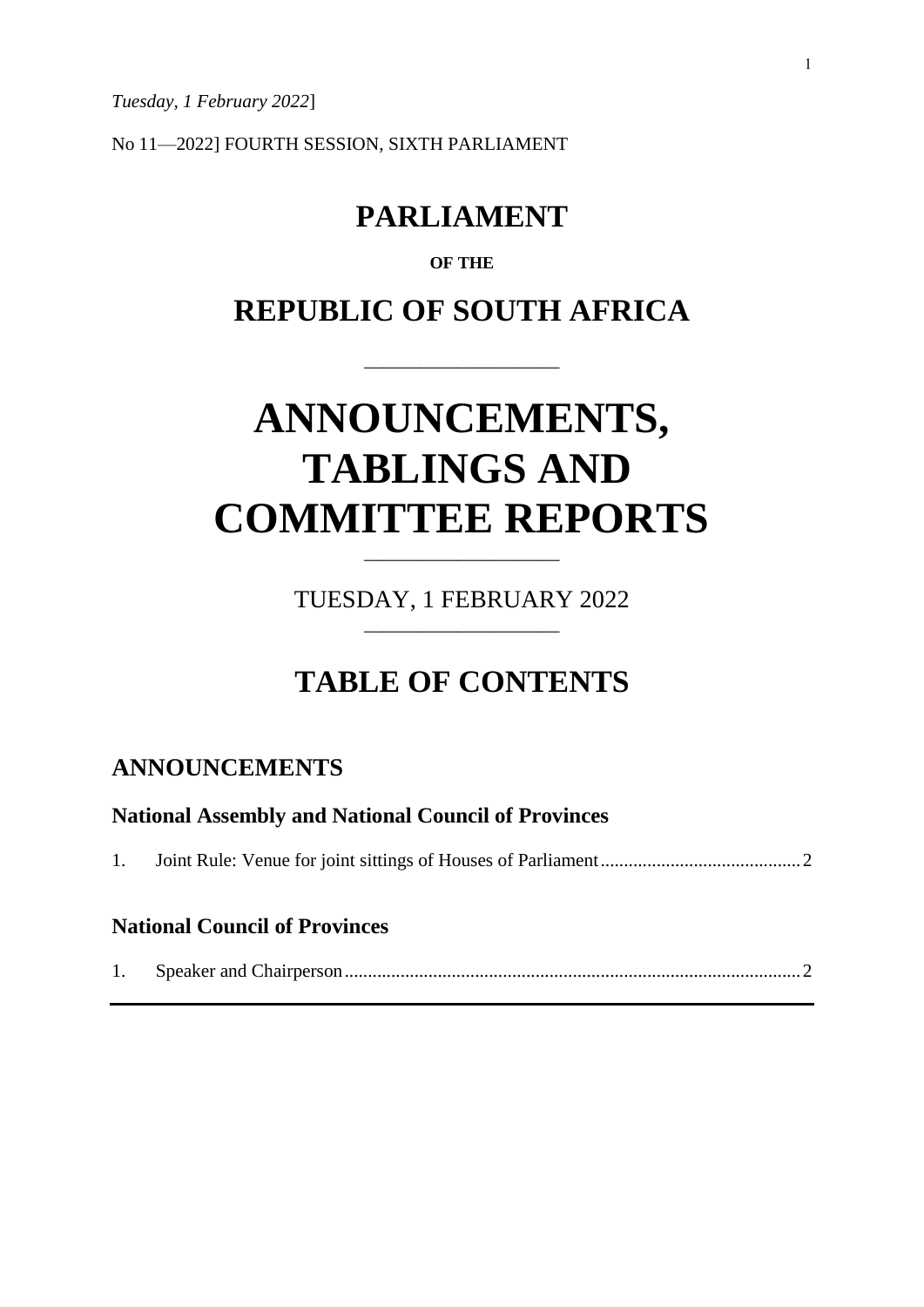# **ANNOUNCEMENTS**

## **National Assembly and National Council of Provinces**

## **The Speaker and the Chairperson**

### **1. Joint Rule: Venue for joint sittings of Houses of Parliament**

#### **Part A – Purpose**

In terms of Joint Rule 8, joint sittings are held in the Chamber of the Assembly.

On 2 and 3 January 2022, fires severely damaged, amongst others, the National Assembly Chamber. This necessitated that an alternative venue be used to host the State of the Nation Address (SONA) and the debate thereon.

Joint Rule 2 provides that the Speaker and the Chairperson of the Council, acting jointly, may give a ruling or make a rule in respect of any matter for which the Joint Rules do not provide. A rule made by the Speaker and the Chairperson of the Council, acting jointly, remains in force until a meeting of the Joint Rules Committee has decided on it.

While the Joint Rules provide for the venue, they do not provide for circumstances where the stipulated venue is not available.

The purpose of Joint Rule 8A in Part B below is to enable joint sittings to be held in a venue other than the Chamber of the Assembly.

#### **Part B – Rule 8A: Alternate Venue**

In circumstances where the Chamber of the Assembly cannot be used, joint sittings may be held in a venue determined by the Speaker and the Chairperson of the Council, acting jointly.

#### **C – Application of Joint Rule**

This Joint Rule applies to joint sittings.

*N N Mapisa-Nqakula, MP A N Masondo, MP*

*Speaker of the National Assembly Chairperson of the National Council of Provinces*

## **TABLINGS**

#### **National Assembly and National Council of Provinces**

**1. The Speaker and the Chairperson**